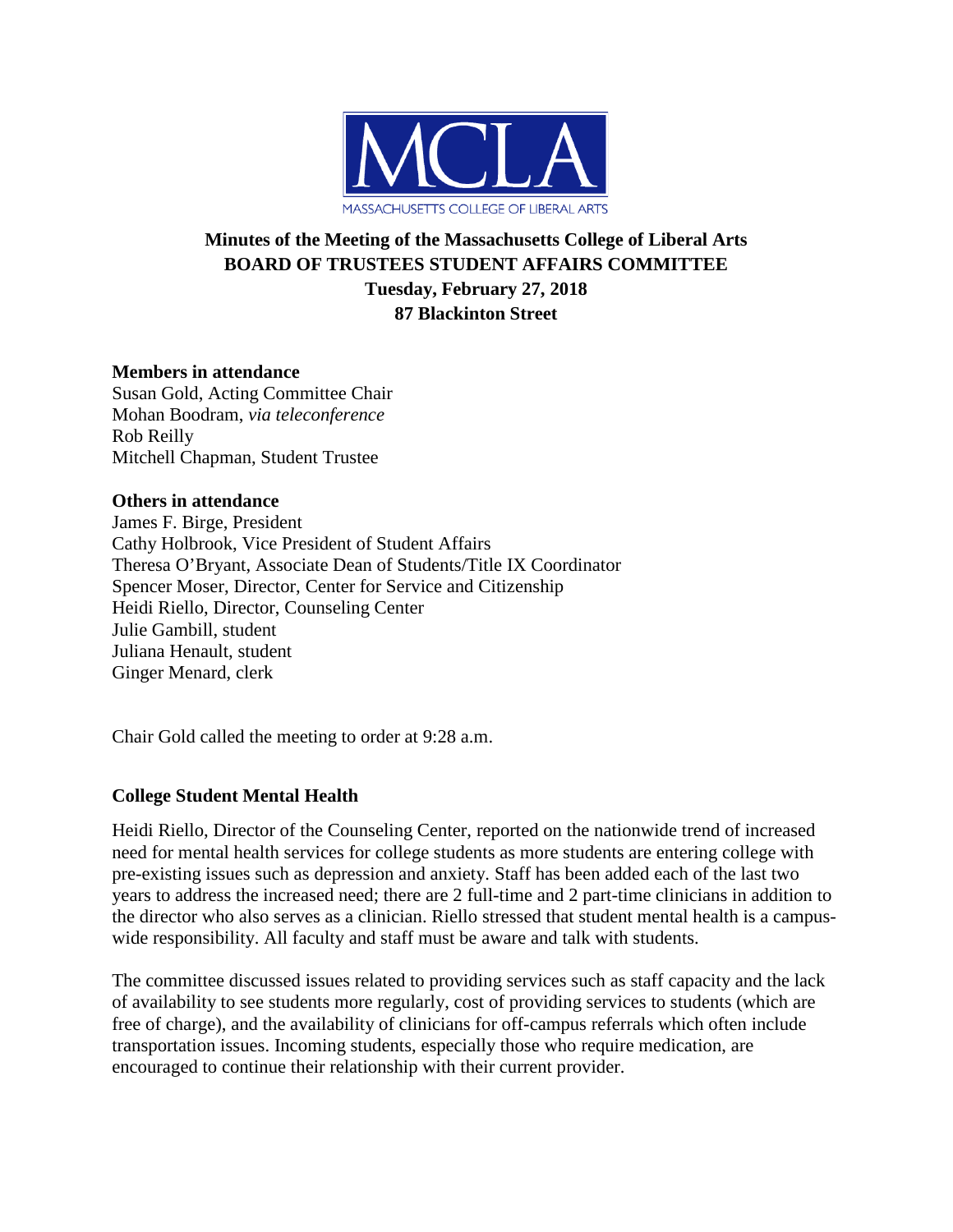Riello shared the process for students dealing with emergencies after hours. The College works closely with the Brien Center Crisis team to provide an assessment if need. Additionally, MCLA has a strong relationship with the Jones unit at BMC for students who require hospitalization. The staff at Jones will then work with MCLA to help a student determine if they should return to school or take a leave of absence. The College does not have an involuntary hospitalization policy; however, campus police are trained responders and can use a "section 12" to take someone in for evaluation if necessary.

Riello provided information on a potential tool that the College is exploring, TAO (Therapist Assisted Online), a suite of online mental health tools that more colleges are using. Students can work on modules based on their individual needs. TAO could also benefit those ambivalent about counseling but who know they need some type of help as well as assist students who come in regularly to be more actively engaged in their own treatment. Counselors would be able to verify online if students are engaging with the program.

# **Campus food bank**

Sophomore Julie Gambill and Freshman Juliana Henault shared with the committee their desire to establish a campus food bank to address food insecurity on campus.

Julie previously served with AmeriCorps and she feels strongly that in addition to an issue of poverty, food insecurity is also a social justice issue. Juliana shared that while growing up her family relied on food stamps so she knows firsthand how debilitating this issue can be. Another goal of this program is to address the shame associated with food insecurity and education is an important component in removing that stigma. Through their work the students will strive to maintain dignity for all and break down barriers for those who need this resource.

They are also looking at how other campuses engage in this work as they work to establish a food pantry that will be accessible to students as well as faculty and staff. The goal is to have this be just another service that is available with minimal information required to access. The committee discussed the physical space required to establish a food pantry and Trustee Reilly suggested that perhaps McCann Technical High School might be able to build shelving.

Additionally, the students are taking with Aramark, the College's food service provider, about another alternative for students – a community meal swipe card. Money could be donated to the card which students could then use to access a hot meal. Implementation would be fairly easy but a balance of \$7-\$9 must be maintained on the card for it to be useful.

Spencer Moser, Director of the Center for Service and Citizenship, commended the students for their commitment to growing this project that initially began as a community-based learning project in a class. He also shared that Julie and Juliana are Steve Green Civic Engagement scholars.

Prof. Nicole Porther has agreed to work with the students to identify a student intern/volunteer and she will also put together a needs assessment.